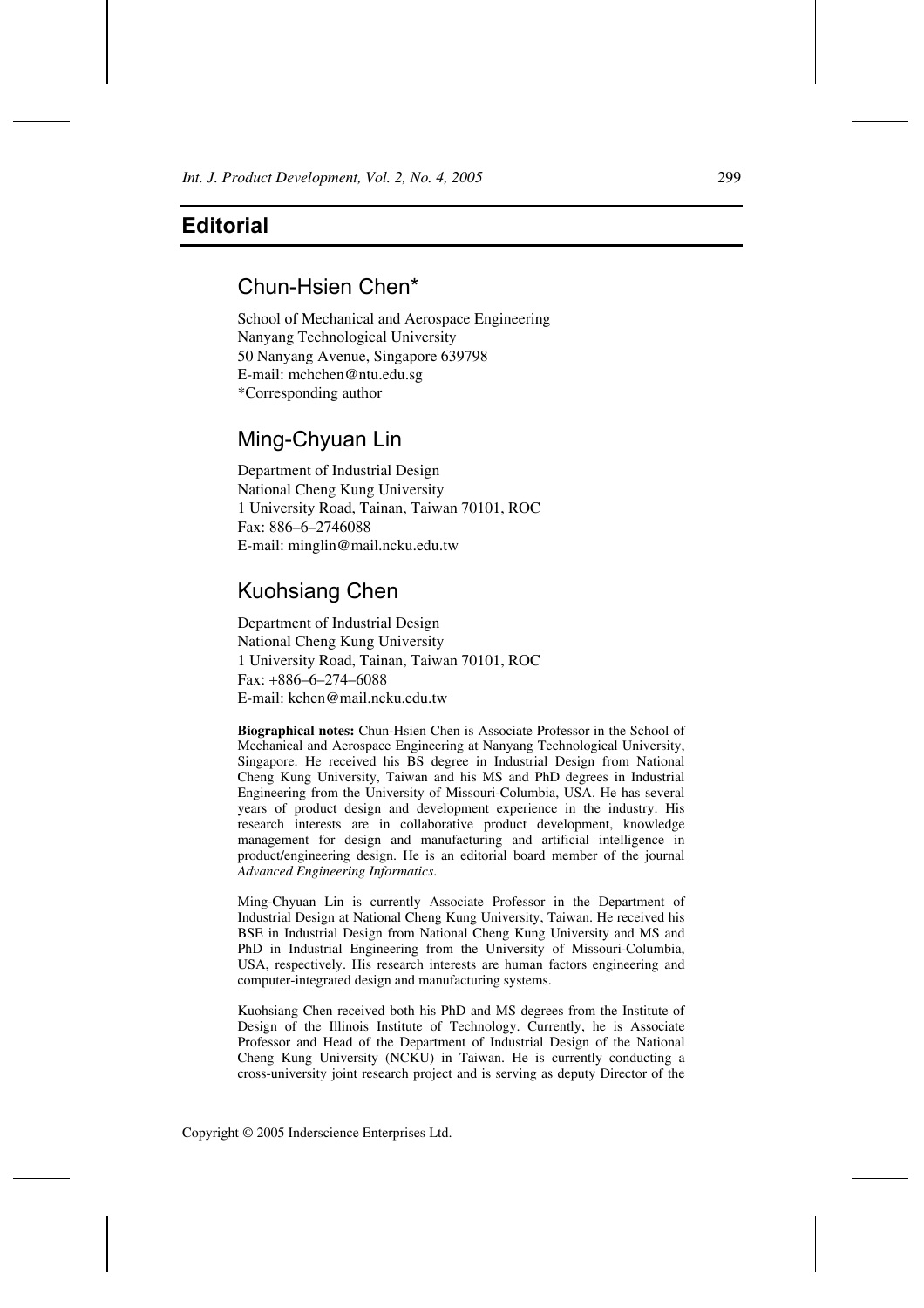#### 300 *C-H. Chen, M-C. Lin and K. Chen*

Educational Resources Center and as co-chairperson of the International Reviewers Board for 2005 International Design Conference and as co-guest editor for a special issue of IJPD.

Product design and development is a complex process that requires various customer requirements or needs as well as constraints to be satisfied simultaneously. Frequently, it involves domain specialists of different disciplines such as business, management, design, manufacturing and marketing. The numerous trade-offs and decisions that need to be made among the specialists have become a characteristic of a typical contemporary product design and development process. Moreover, the product design and development tasks have changed drastically and fundamentally owing to recent advances made in business, management, marketing and technology.

In a knowledge-based economy arena on the one hand, more companies are setting up operations overseas, and more product design and development activities are conducted at geographically distributed locations. On the other hand, technology, consumer sophistication and business globalisation have led to a highly competitive business environment which demands faster new product introduction and more complex and value-added, customised products. Under the circumstances, new product development or product reengineering can no longer rely on criteria or strategies that focus on the product alone. As a result, more industries begin to realise the importance of the needs of customers. Only effective customer-driven strategies are able to assist a company to gain a prominent competitive edge over its competitors. With the shift in focus, leading companies have begun to reengineer traditional approaches to product design and development, and they have sought new internal and external metrics to satisfy customer needs.

This special issue collects articles offering various viewpoints of customer-oriented design and collaborative product development. In the first paper, 'CREAMS: a customer requirements elicitation and management system for product conceptualisation', Yan, Chen and Khoo propose a Customer Requirements Elicitation and Management System (CREAMS). The goal of this system is to effectively support product conceptualisation decisions by integrating various multidisciplinary requirements and concerns. The proposed system consists of two modules for eliciting and managing customer requirements in product conceptualisation. In the process of customer requirements elicitation, a web-based survey is adopted to obtain customer information. Subsequently, an intelligent agent, which consists of a pattern recognition engine and a query engine, is employed for further customer requirements evaluation and management. It is suggested by the authors that, with reliable voice of customers and more effective customer requirements management, better product concepts can be realised.

In the second paper, 'The process of user-innovation: a case study in a consumer goods setting', Tietz, Morrison, Lüthje and Herstatt analyse the way users improve or develop novel products. The paper addresses the process underlying user innovations. The authors found that users, when compared with manufacturers, take a distinct path when inventing a product (a novel product). By analysing the approaches adopted by a number of user inventors, the authors identified a sequence describing how these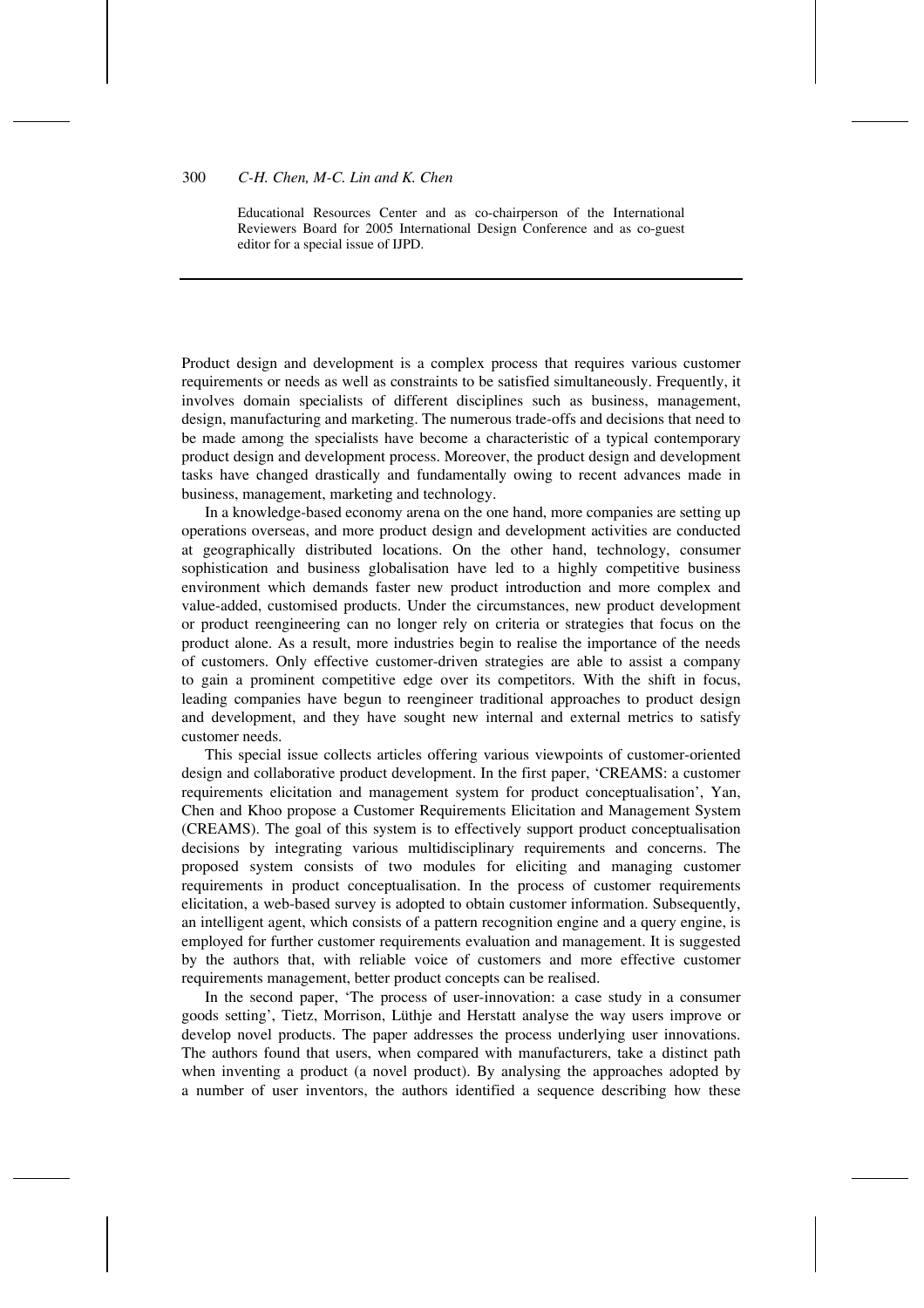### *Editorial* 301

consumers invent the product. Basically, this sequence consists of two stages, namely, idea generation and idea realisation. These two stages can be further divided into several steps. The proposed process model may help manufacturers to support innovation-related activities more efficiently. In addition, the knowledge about the sequence might help manufacturers to identify inventive users.

Based on the concept of mass customisation, in the third paper, 'Product family positioning based on customer value', Zhang and Jiao present a maximising customer value model to deal with the dilemmas encountered in the product family positioning problem. The two dilemmas encountered in providing product variants are variety dilemma and quality dilemma. The variety dilemma refers to the trade-off between the customer requirements and product variants, whereas the quality dilemma refers to the trade-off between the customer preference for high quality products and the resulting increased costs. In the proposed model, conjoint analysis is employed to quantify the customer preference of each individual product specification, and genetic algorithm is adopted to tackle the combinatorial optimisation problem.

In the next paper, 'An integrated prototyping and knowledge representation procedure for customer-oriented product design', Lin and Chen describe a design alternative generation procedure that integrates a design prototyping approach and a rule-based system to improve the efficiency of product design and development. This approach aids designers in identifying design parameters and values in the development process; the rule-based system assists designers to link user requirements with design characteristics. An external programme is established to identify variables and develop form representation for the design components. It is claimed by the authors that the proposed approach may enhance the efficiency of conventional product design expert systems and provide designers with a rapid way to generate design alternatives based on customer requirements.

From the viewpoint of satisfying consumers' psychological desire, in the paper 'Managing product identity through style recurrence', Chen and Shao propose a framework for managing corporate product identity through style recurrence. In so doing, firstly, the strategy of a corporate identity and its product identity was recognised. Then the generation rules for its product style were established and used as a practical norm for product design. Subsequently, the practical norm of design was examined against the strategy of corporate identity and product identity to test for its usefulness. The proposed framework has been illustrated and validated using a computer programme. The results were promising and revealed the potential of the proposed approach.

In recent years, mobile commerce (or m-commerce) offers a great opportunity for businesses to connect to consumers by providing value-added services such as mobile shopping, ticketing, news, games, music, videos, *etc.* To ride on this trend, in the sixth paper, 'Injecting usability in m-commerce', Chui, Lee, Helander, Chong and Lawan report the results of two usability studies of a telecommunication service provider's WAP (Wireless Application Protocol) portal and offers some usability guidelines for the design of WAP portals. The authors conclude that the most often used m-commerce services were downloading items, surfing the internet and accessing information. Short downloading time (shorter than ten seconds) was found as being most important. The Bookmark function was often invoked for rapid access but was not easily accessible.